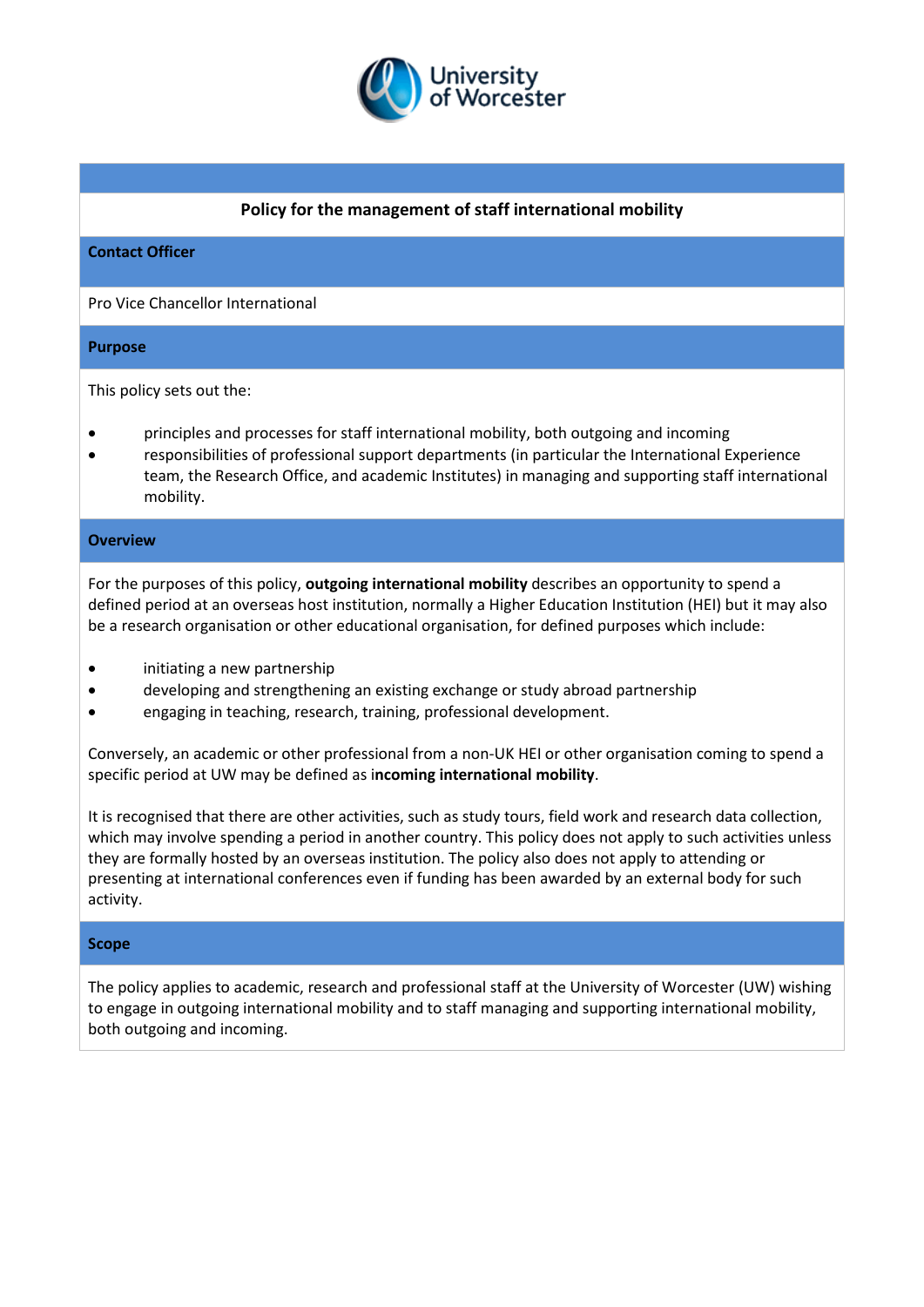## **1. Introduction**

1.1. The University provides opportunities for both academic and professional support staff to gain a greater understanding of different cultures and different modes of learning through both outgoing and incoming mobility, and to develop their skills and competencies through engaging in teaching, research and other activities in an international context.

1.2. Staff international mobility is also central to developing existing and new partnerships which will create opportunities for UW students to engage in international mobility with all the benefits that brings.

# **2. Outgoing mobility funded through Erasmus + Key Actions**

2.1 Funding is available through *[Erasmus + Key Action 1](https://www.erasmusplus.org.uk/key-action-1)* to support staff visits, lasting from 2 days to 2 months excluding travel time, to visit exchange partnership institutions for the following purposes:

- Staff Mobility for Teaching minimum 8 hours teaching on partner HEI accredited courses
- Staff Mobility for Training open to HEI teaching and non-teaching staff in the form of training events abroad (excluding conferences) and job shadowing/observation periods/training at a partner HEI or another relevant institution
- Organisational support for scoping visits and to support student and staff mobility in a variety of ways including updating course information, cultural or linguistic preparation or to support incoming participants.

2.2 The total funding available to the University through *Erasmus + Key Action 1* for a defined period is announced periodically, usually in the early summer. The Worcester International Exchange and Study Abroad Co-ordinator calculates how much is available for each Institute and for professional departments and informs the Head of Institute/Head of Service or Department.

2.3 Institutes and professional departments issue a 'call' to their staff planning to undertake international mobility. The Institute decides which members of staff will be supported and informs the Worcester International Exchange and Study Abroad Co-ordinator.

2.4 The total cost of international mobility for each Institute and professional departments is calculated. Where the cost is less than the allocation of funds to the Institute or professional department, the Institute or professional department will have opportunity to engage additional staff in international mobility. Where the costs are greater than the allocation a panel consisting of representatives from across Institutes and professional departments will be gathered and recommendations for funding will be made based on the criteria as outlined in Erasmus + Key Action 1 guidelines and the University's Internationalisation strategy.

2.5 It is the responsibility of the Worcester International Exchange and Study Abroad Co-ordinator to liaise with staff awarded a period of international mobility through Erasmus + Key Action 1 to complete the required Erasmus + documentation. Staff intending to undertake a teaching or training visit under Erasmus + Key Action 1 will need to negotiate an agreement which defines the target learning outcomes and lists the rights and obligations of each party.

2.6 Work including travel and attending meetings funded under Erasmus+ Key Actions 2 and 3 does not apply to this policy.

2.7 On completion of the international mobility visit, staff must complete an online report. Failure to submit the final report will result in not being considered for any funding under any Erasmus Key Actions in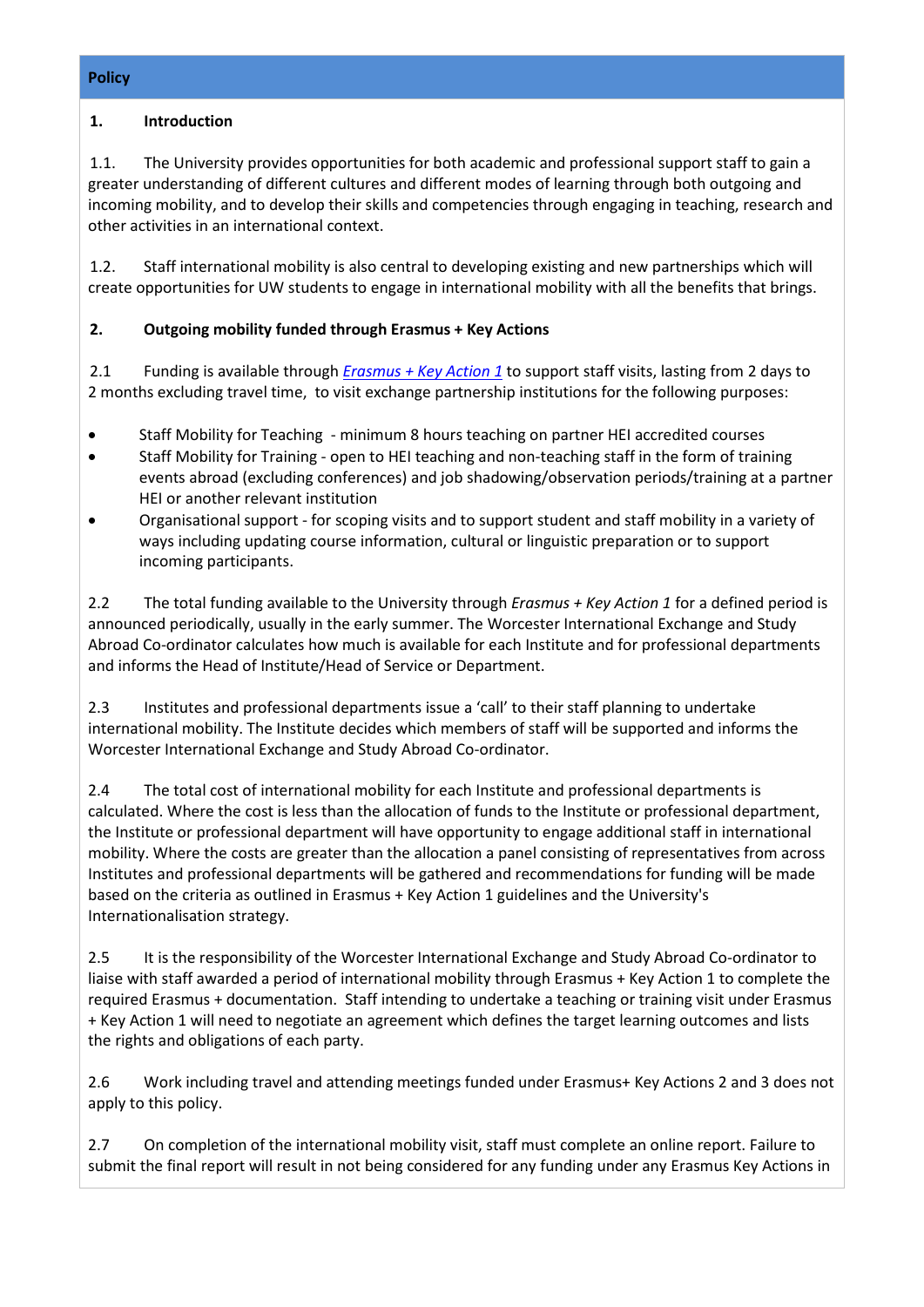the future (including projects funded under Key Action 2 and 3).

# **3. Outgoing mobility funded through other external sources**

3.1 Funding is available from various external sources for international mobility, most commonly to support a defined programme of research, although funding may also support a combination of research, teaching, professional development and other activities. Examples of such funding include: Fulbright Scholar and Professional Awards, Marie Skłodowska-Curie Actions - Research Fellowship, international fellowships managed and applied for via the Royal Society, the British Academy, the Academy of Medical Sciences and the Royal Academy of Engineering, Exchange Visits under the RISE scheme, fellowships under the Endeavour Research Programme. This is not an exhaustive list and staff should work with the Research Funding Office to identify opportunities.

3.2 Staff who wish to apply for such opportunities should engage with [the standard processes for the](http://www.worc.ac.uk/researchfunding/documents/Making_a_Bid_for_Research_and_KE_-_Feb_2015.docx)  [development and approval of research bids.](http://www.worc.ac.uk/researchfunding/documents/Making_a_Bid_for_Research_and_KE_-_Feb_2015.docx) However, it is particularly vital that staff discuss the implications of such awards with their line manager and/or Head of Institute before submitting bids as the mobility will often be for an extended period of time, requiring replacement staffing for that period.

3.3 In instances where an award is paid directly to the University and includes the full direct costs of replacing the member of staff for the duration of the mobility, the member of staff will continue to be paid a salary by the University.

3.4 In instances where an award is paid directly to the member of staff (normally for accommodation and other living expenses during the period of mobility, for travel to and from the host institution, and for expenses associated with research and other activities) rather than covering the University's costs of replacing the member of staff, the member of staff will normally be placed on unpaid leave for the duration of the mobility, allowing his/her salary to cover the costs of replacement teaching and other activities.

3.5 There may be cases where the funding for the member of staff does not equate to their current salary. In these instances, it may be agreed by the Head of Institute to continue to pay some portion of the member of staff's salary during the international mobility and/or provide replacement teaching cover. This agreement and the size of the portion/teaching replacement will depend on a range of factors including: prestige of the award, fit with Institute and University strategy, benefits arising from the period of mobility. This should be agreed with the Head of Institute at the point of application.

3.6 In these instances, members of staff may be asked to sign an agreement that requires them to return to the University for a defined period at the end of the international mobility.

# **4. Outgoing mobility with no external funding**

4.1 There may be occasions when staff seek to engage in international mobility where there is no funding available through *Erasmus +* or any other external funder. Most commonly this will be to visit existing partners or potential new partners outside the European Union (EU) and European Economic Area (EEA).

4.2 In these instances, funding should be sought through the Institute. Where feasible, and where more than one subject discipline or Institute is partnered/seeking partnership with the same international partner institution, it is recommended that staff form a small delegation for the purposes of visits.

# **5. Incoming mobility**

5.1 Incoming mobility will normally take one of two forms: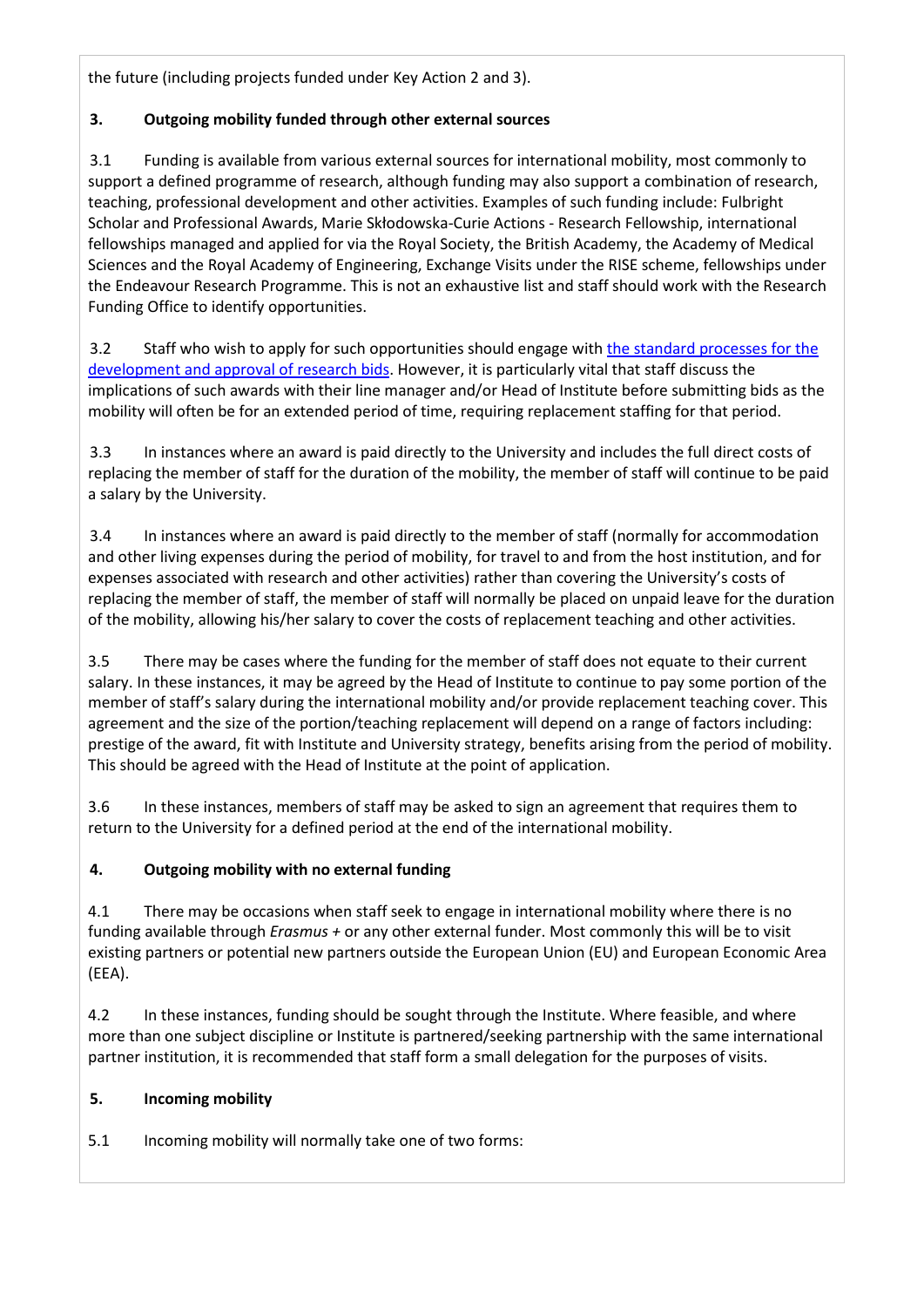- visits from academic or professional staff from existing or potential international partner HEIs to develop and strengthen that partnership; engage in teaching or training; or engage in scoping activities for future student visits
- visits from academics or researchers from HEIs and other organisations to engage in a programme of research or other academic activity. These visits can be funded from various sources in the UK, the EU and the rest of the world. A few examples would include the Newton International and Advanced Fellowships, Marie Skłodowska-Curie Actions - Research Fellowship, Fullbright Scholars, Fellowships from the Royal Society, the British Academy, the Academy of Medical Sciences and the Royal Academy of Engineering, Exchange Visits under the RISE scheme. This is by no means an exhaustive list.

## **Process of applying for a visit**

5.2 If a member of staff from an existing or potential partner requires a letter of invitation for a visit or in order to tender for an Erasmus grant in their home institution or to apply for a visa, this will be provided by the Head of International Experience, setting out the dates and the purpose of the visit and any other relevant information.

5.3 Researchers or academics wishing to visit the University to undertake a programme of research and/or other academic activity should submit the Visiting Academic application form.

5.4 The application will be forwarded to the relevant Institute. An assessment will be made of whether the Institute is willing and able to accommodate the visit. In addition, where the visitor is outside the EU/EEA, the International Experience team will identify any potentially prohibitive visa issues.

5.5 Visiting academics are normally expected to pay a standard fee that will be determined by the period of their visit. In addition, they may be expected to pay specific research costs relating to e.g. lab space and consumables. Institutes may request the waiver of the standard fee where there is a strong rationale for the visit based on e.g. strategic fit with the Institute/University; excellence of the researcher; benefits arising from the visit. Institutes may also decide to cover the specific research costs.

5.6 If it is decided to accept the visit, an offer letter will be sent confirming the period of the visit, the Institute, the main Institute contact, the agreed fee and any other details (such as induction programme and accommodation options) or requirements (such as additional evidence of funding for the visit). The offer letter will be copied to the Institute research lead and the relevant Head of Institute. If the researcher requires an Academic Visitor Visa for up to 12 months, the invitation letter should be used as evidence for the application. For visits over 12 months' duration, Human Resources (HR) will need to assist in the application for a Tier 5 Visa.

5.7 In instances where a visitor has been awarded a competitive incoming mobility fellowship (e.g. Newton Fellowship, Marie Skłodowska-Curie Research Fellowship) the Research Office will liaise with HR, the International Experience Team and the Institute to ensure that the visitor has the appropriate visa and that all required documentation is in order. Individuals awarded these and similar fellowships are not required to submit an application as outlined above.

### **Support during the visit**

5.8 The main responsibility for supporting visitors falls upon the host Institute(s) and the main point of contact. However, the International Experience team can offer advice on accommodation and travel to Worcester and provide a Welcome Pack with useful maps, booklets and small corporate gifts. The International Experience team will also assist with campus or city tours on request and more general support during the visit.

5.9 It is good practice to provide an induction for visitors appropriate to the length and nature of the visit and to introduce visitors to all relevant academic and professional staff. Institutes are also encouraged